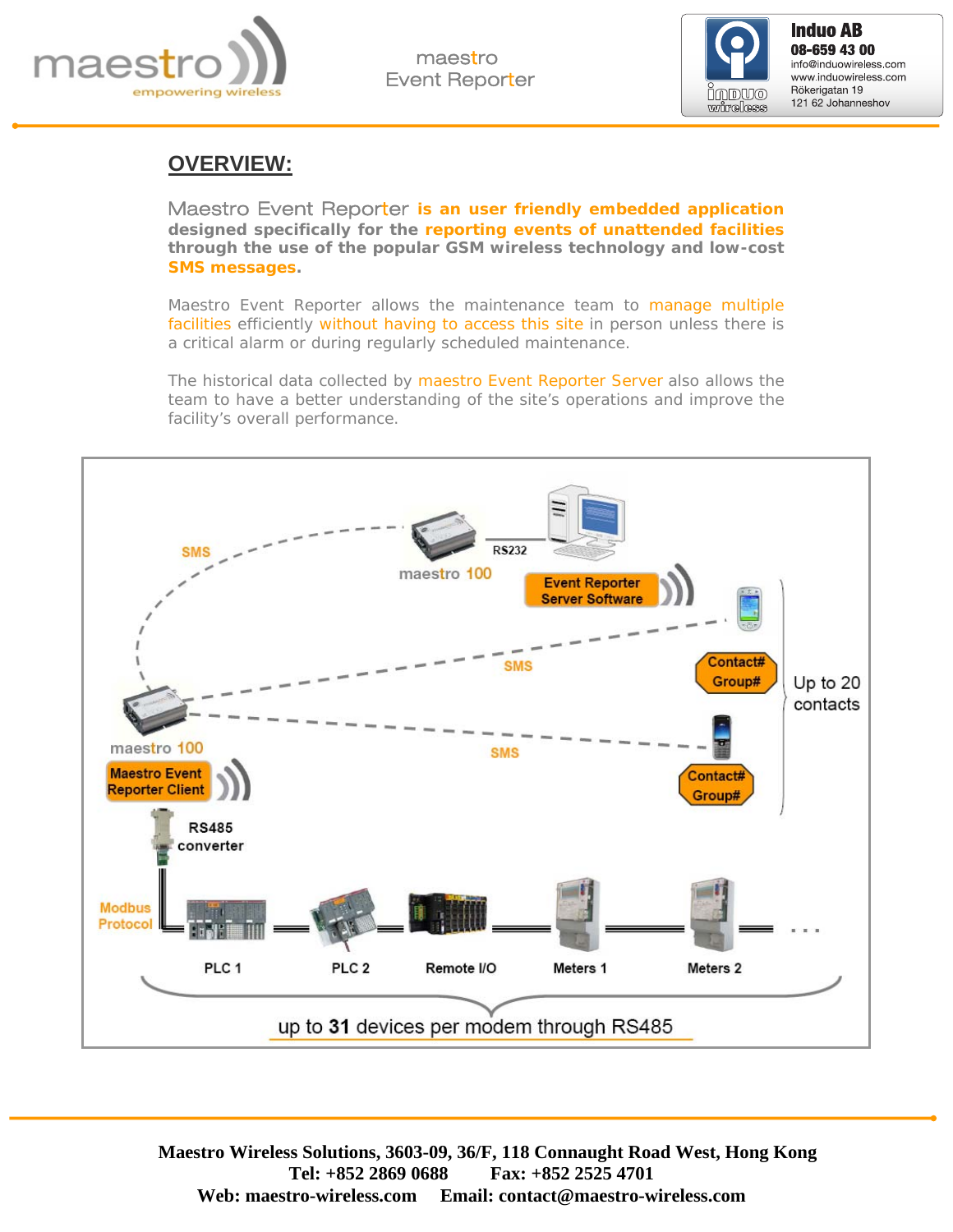



#### **HOW IT WORKS:**

- **Configuration of maestro Event Reporter Client embedded in maestro** 100: general settings, identification of devices and parameters from devices, alarm values for all parameters, registration of up to 20 mobile phone numbers. A group of contact numbers is assigned to each parameter.
- **T** The modem connected to devices acts as a MODBUS master. When a threshold is reached on any parameters, an alarm SMS is immediately sent out to the predefined mobile phones, alerting the dedicated technicians on the nature of problem.
- **I** Configuration data can be changed with the PC-based software maestro Event Reporter Server, which also allows the recording of all events and the management of an alarm table.

# **FEATURES:**

- I Integrated with MODBUS capability, the maestro Event Reporter can retrieve data from MODBUS Devices such as Digital Power Meters, PLCs and I/O devices via the Industry Standard Modbus RTU protocol and relay the information to the maintenance team.
- **T** The information contained in the SMS will then be stored in the Server's SQL database for analysis and further dissemination to the maintenance team if necessary.
- **Possibility to connect up to 31 devices through RS485**
- Three solutions according to the number of parameters to be handled:
	- Elementary: up to 32 parameters per modem
	- Advanced : up to 64 parameters per modem
	- Enterprise : up to 96 parameters per modem